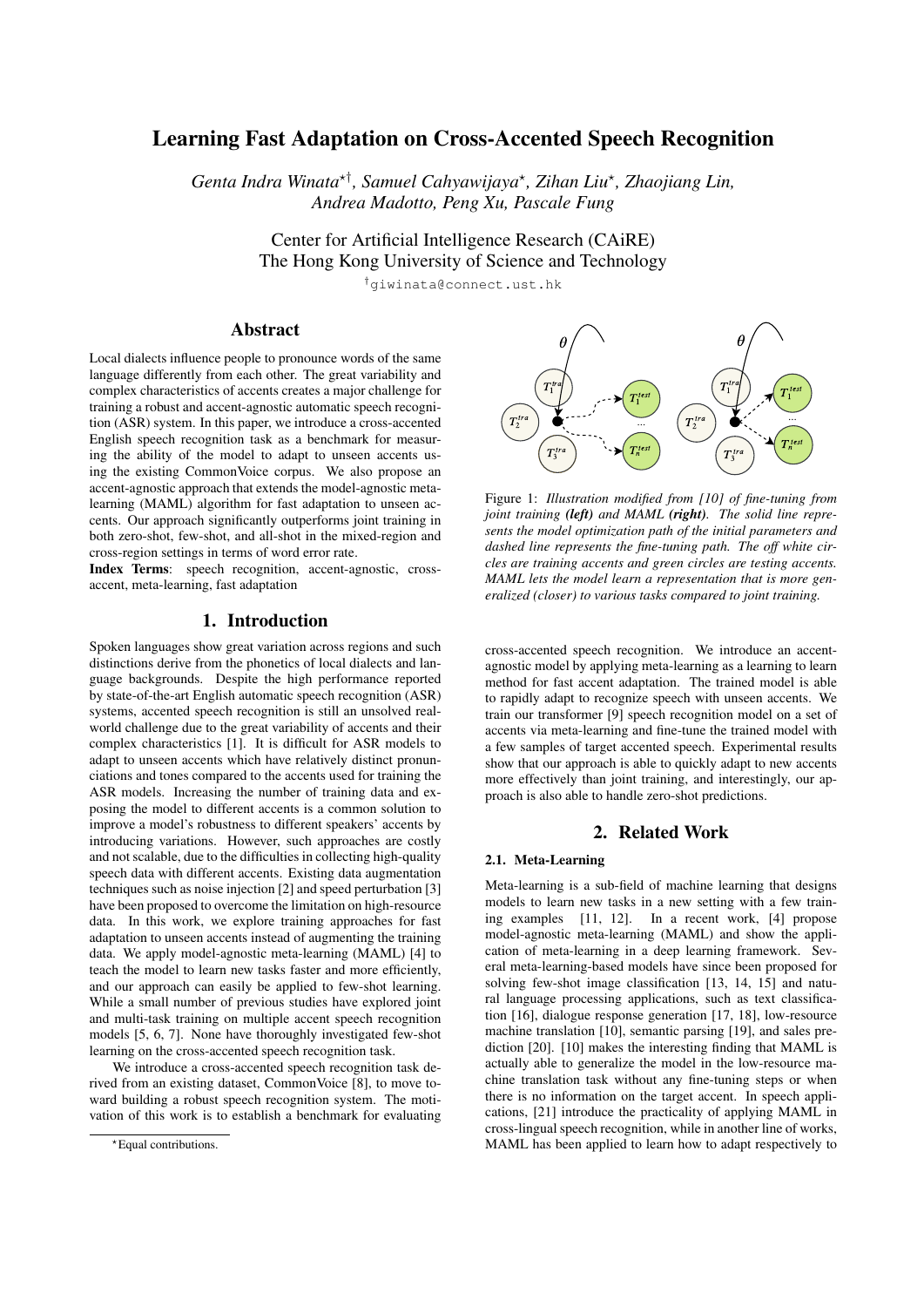

Figure 2: *Transformer ASR model architecture.*

the speaker [22, 23].

#### 2.2. Accented Speech Recognition

Existing studies on accented speech recognition mainly focus on applying acoustic features that are accent-invariant and on adaptation methods to allow the model to accommodate accented speech. [24, 25] introduce acoustic features and an adaptation method for recognizing accented speech. Meanwhile, [6, 7] and [26] explore a multi-task architecture that jointly learns an accent classifier and an acoustic model. [7] propose a mixture of expert models to segregate accent-specific and phone-specific speech variability in a joint framework, and [5] propose an adversarial training objective to help the model to learn accent-invariant features. In this work, we explore the possibility of recognizing speech with unseen accents, and extend MAML to enable fast adaptation by a few-shot learning in the cross-accent setting.

### 3. Cross-Accented Speech Recognition

In this section, we present the architecture of our transformerbased speech recognition model and the proposed meta-learning method for fast adaptation on the cross-accented speech recognition task.

#### 3.1. Transformer Speech Recognition Model

As shown in Fig. 2, we build our model using a sequence-tosequence transformer ASR [9, 27, 28, 29] to learn to predict graphemes from the speech input. Our model extracts audio inputs with a learnable feature extractor module to generate input embeddings. The encoder uses input embeddings generated from the feature extractor module. Then the decoder receives the encoder outputs and applies multi-head attention to its input to finally calculate the logits of the outputs. To generate the probability of the outputs, we compute the softmax function of the logits. We apply a mask in the attention layer to avoid any information flow from future tokens, and we train our model by optimizing the next-step prediction on the previous characters and by maximizing the log probability:

$$
\max_{\theta} \sum_{i} \log P(y_i | x, y'_{< i}; \theta), \tag{1}
$$

where x is the character inputs,  $y_i$  is the next predicted character, and  $y'_{\leq i}$  is the ground truth of the previous characters. In the inference time, we generate the sequence using a beam-search in an auto-regressive manner. Then we maximize the following scoring function:

$$
\eta \sum_{i} \log P(y_i | x, \hat{y}_{< i}; \theta) + \gamma \sqrt{wc(\hat{y}_{< i})},\tag{2}
$$

where  $\eta$  is the parameter to control the decoding probability from the decoder, and  $\gamma$  is the parameter to control the effect of the word count  $wc(\hat{y}_{\leq i})$ , as suggested in [28] and [29].

#### 3.2. Fast Adaptation via Meta-Learning

MAML [4] learns to quickly adapt to a new task from a number of different tasks using a gradient descent procedure, as shown in Fig. 1. In this paper, we apply MAML to effectively learn from a set of accents and quickly adapt to a new accent in the few-shot setting. We denote our Transformer ASR as  $f_\theta$ parameterized by  $\theta$ . Our dataset consists of a set of accents  $A = \{A_1, A_2, \dots, A_n\}$ , and for each accent *i*, we split the data into  $A_i^{tra}$  and  $A_i^{val}$ , then update  $\theta$  into  $\theta'$  by computing gradient descent updates on  $A_i^{tra}$ :

$$
\theta_i' = \theta - \alpha \nabla_{\theta} \mathcal{L}_{A_i^{tra}}(f_{\theta}), \tag{3}
$$

where  $\alpha$  is the fast adaptation learning rate. During the training, the model parameters are trained to optimize the performance of the adapted model  $f(\theta_i)$  on unseen  $A_i^{val}$ . The meta-objective is defined as follows:

$$
\min_{\theta} \sum_{A_i \sim p(A)} \mathcal{L}_{A_i^{val}}(f_{\theta_i'}) = \sum_{A_i \sim p(A)} \mathcal{L}_{A_i^{val}}(f_{\theta - \alpha \nabla_{\theta} \mathcal{L}_{A_i^{tra}}(f_{\theta})}),
$$
\n(4)

where  $\mathcal{L}_{A_i^{val}}(f_{\theta'_i})$  is the loss evaluated on  $A_i^{val}$ . We collect the loss  $\mathcal{L}_{A_i^{val}}(f_{\theta_i'})$  from a batch of accents and perform the metaoptimization as follows:

$$
\theta \leftarrow \theta - \beta \sum_{A_i \sim p(\mathcal{A})} \nabla_{\theta} \mathcal{L}_{A_i^{val}}(f_{\theta_i}),
$$
 (5)

Table 1: *Statistics of accented speech data in CommonVoice dataset sorted alphabetically.*

| accents             | # sample | duration (hr) |
|---------------------|----------|---------------|
| Africa (af)         | 4,065    | 5.04          |
| Australia (au)      | 19,625   | 22.86         |
| Bermuda (be)        | 363      | 0.46          |
| Canada (ca)         | 17,422   | 20.20         |
| England (en)        | 58.274   | 64.19         |
| Hong Kong (hk)      | 1,181    | 1.21          |
| India $(in)$        | 23,878   | 29.09         |
| Ireland (ir)        | 3,420    | 3.71          |
| Malaysia (my)       | 843      | 1.07          |
| New Zealand (nz)    | 6,070    | 7.06          |
| Philippines (ph)    | 1,318    | 1.68          |
| Scotland (sc)       | 4,376    | 5.08          |
| Singapore (sg)      | 693      | 1.00          |
| South Atlantic (sa) | 212      | 0.23          |
| United States (us)  | 145,692  | 163.89        |
| Wales (wa)          | 1,128    | 1.16          |
| Total               | 288,560  | 327.93        |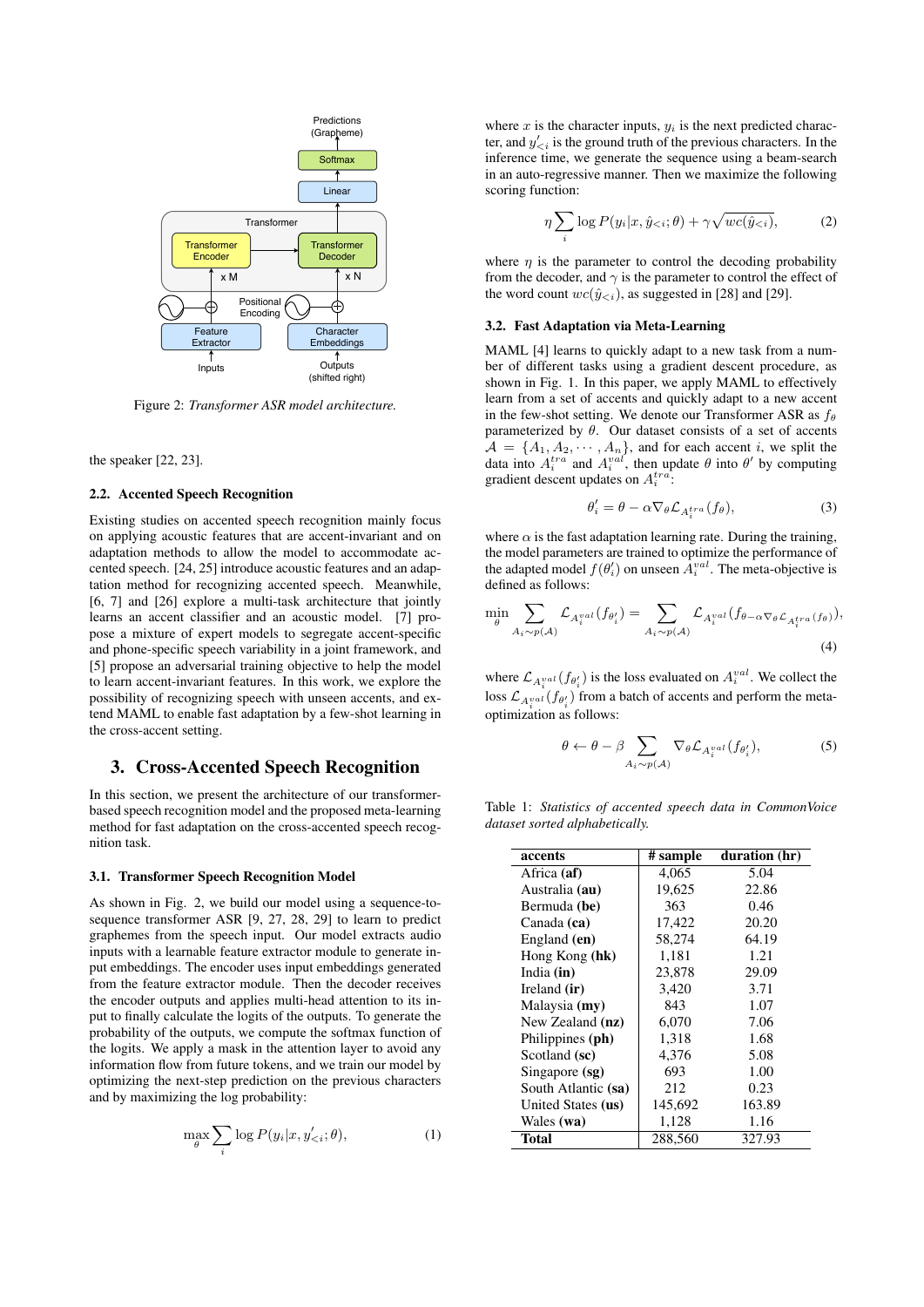| accents              | <b>MAML</b>      |                  |                  |                  | Joint Training   |                  |                  |                  |
|----------------------|------------------|------------------|------------------|------------------|------------------|------------------|------------------|------------------|
|                      | zero-shot        | $5\%$ -shot      | $25\%$ -shot     | all-shot         | zero-shot        | $5\%$ -shot      | $25\%$ -shot     | all-shot         |
| without pre-training |                  |                  |                  |                  |                  |                  |                  |                  |
| Bermuda              | $33.22 \pm 0.46$ | $32.73 \pm 0.47$ | $31.85 \pm 0.48$ | $29.90 \pm 0.60$ | $38.92 \pm 0.55$ | $37.84 \pm 0.50$ | $36.23 \pm 0.56$ | $36.12 \pm 0.65$ |
| Philippines          | $50.08 \pm 0.56$ | $48.22 \pm 0.69$ | $45.94 \pm 0.64$ | $44.43 \pm 0.69$ | $50.58 \pm 0.81$ | $49.72 + 0.80$   | $48.27 \pm 0.85$ | $45.47 + 0.93$   |
| Wales                | $33.66 \pm 0.83$ | $33.31 \pm 0.77$ | $31.63 + 0.86$   | $29.70 \pm 0.87$ | $37.04 + 0.68$   | $37.43 + 0.69$   | $35.60 + 0.80$   | $32.37 + 0.87$   |
| with pre-training    |                  |                  |                  |                  |                  |                  |                  |                  |
| Bermuda              | $28.25 \pm 0.47$ | $28.64 \pm 0.42$ | $26.59 \pm 0.43$ | $25.71 \pm 0.43$ | $31.42 \pm 0.57$ | $31.43 + 0.56$   | $30.05 \pm 0.44$ | $27.64 \pm 0.40$ |
| Philippines          | $40.99 \pm 0.51$ | $40.07 \pm 0.52$ | $39.06 \pm 0.44$ | $37.48 \pm 0.42$ | $43.17 \pm 0.83$ | $41.98 \pm 0.76$ | $40.56 \pm 0.77$ | $38.79 \pm 0.69$ |
| Wales                | $25.91 \pm 0.73$ | $25.55 + 0.86$   | $23.94 \pm 0.73$ | $23.40 + 0.64$   | $29.14 + 0.49$   | $28.54 \pm 0.52$ | $26.70 + 0.49$   | $25.01 + 0.56$   |

Table 2: *Average Word Error Rate (% WER) with Standard Error (SE) results in the mixed-region setting.*

where  $\beta$  is the meta step size and  $f_{\theta_i}$  is the adapted network on accent  $A_i$ . The meta-gradient update step is performed to achieve a good initialization for our model. Then we can optimize our model with a small number of samples on target accents in the fine-tuning step. In this work, we use first-order approximation MAML as in [10] and [30]. Thus, Equation 5 is reformulated as:

$$
\theta \leftarrow \theta - \beta \sum_{A_i \sim p(\mathcal{A})} \nabla_{\theta'_i} \mathcal{L}_{A_i^{val}}(f_{\theta'_i}).
$$
 (6)

4. Experiments

#### 4.1. Dataset

We use the CommonVoice dataset  $[8]$ ,<sup>1</sup> a multilingual openaccented dataset collected by Mozilla. In this work, we only use the English dataset and filter for only speech data with an accent label. There are 16 accents listed in the dataset, and we split the dataset into groups according to the accent label. The statistics of the English dataset are shown in Table 1. Note that the dataset is imbalanced and some accents only have very limited data. The pre-trained models are trained on the LibriSpeech corpus [31], a 960-hour training corpus of English read speech derived from audio books in the LibriVox project, sampled at 16 kHz. The accents are various and unlabeled, but the majority are US English.<sup>2</sup>

#### 4.2. Experimental Setup

We preprocess raw audio input into a spectrogram before we fetch it into our model, which utilizes a VGG model [32], a 6-layer CNN architecture, as the feature extractor. Our transformer model consists of two transformer encoder layers and four transformer decoder layers. The transformer consists of a  $dim_{inner}$  of 2048,  $dim_{model}$  of 512, and  $dim_{emb}$  of 512. We use 8 heads for multi-head attention. In total, our model has around 10.2M parameters. For both the MAML and joint training models, we end the training process after 200k iterations. In the pre-training setting, we pre-train the model using the LibriSpeech dataset for 1M iterations, and resume the training using the CommonVoice dataset subsequently for another 100k iterations for all approaches. During the fine-tuning step, we run 10 iterations for each sample. We evaluate our model using a beam search with  $\eta = 1$ ,  $\gamma = 0.1$ , and a beam size of 5. In the pre-training setting, we downsample the CommonVoice speech data to 16 kHz following the LibriSpeech dataset audio sample rate.



Figure 3: *Few-shot results on Philippines accent in the mixedregion setting.*

We train and evaluate the effectiveness of our fast adaptation method in two settings: (1) mixed-region, and (2) crossregion. The former is to train on ten accents, such as af, au, ca, en, hk, in, ir, my, nz, sa, sc, sg, and us, sampled from all regions, and we validate the model on the ca, sc, and sa accents and test it on the be, ph, and wa accents. The latter setting is to train on five accents, such as au, en, ir, nz, and us, from specific regions, and we validate the model on the ca, sc, and sa accents, and test it on the af, hk, in, ph, and sg accents, which come from other regions. We evaluate the model performance using the word error rate (WER) and run experiments ten times using different test folds. Each fold consists of 100 data randomly sampled from the test data. In the few-shot scenarios, we split the test accents data into training and testing sets. 75% of the data are allocated for training, and the remainder for testing. We report the average and standard error of all folds in the zero-shot (0%-shot), 5%-shot, 25%-shot, and all-shot (100% shot) settings. In addition, we also investigate the usefulness of pre-training on a large English corpus and fine-tune the model.

#### 5. Results and Discussion

### 5.1. Quantitative Analysis

As shown in Table 2, MAML consistently outperforms joint training in the mixed-region setting. The approach yields up to a 4% WER margin in the zero-shot and few-shot settings. In general, for both MAML and joint training, by adding more data on fine-tuning, the WER drops at a constant rate. Using the pretrained model on the LibriSpeech dataset significantly boosts the performance of all models by around 5% to 8% WER. In the all-shot setting, the results are similar those in the 5%-shot

<sup>&</sup>lt;sup>1</sup>We use CommonVoice Version 2 data (June 2019).

<sup>2</sup>The LibriSpeech dataset can be downloaded at http://www.openslr.org/12/ and the list of LibriVox accents can be found at https://wiki.librivox.org/index.php/Accents\_Table

<sup>3</sup>We release our code at https://github.com/audioku/cross-accentmaml-asr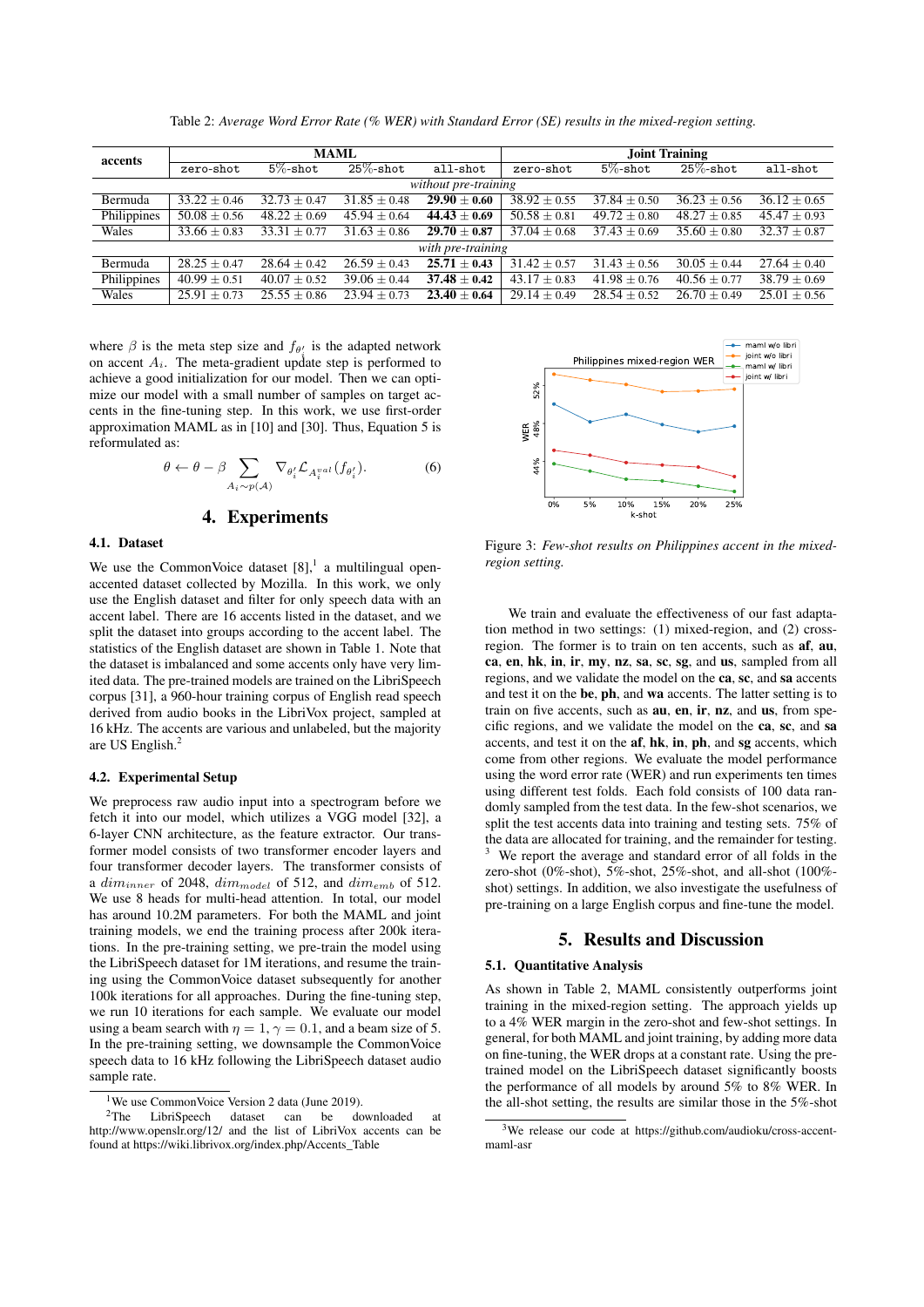| accents              | <b>MAML</b>      |                  |                  |                             | Joint Training   |                  |                  |                  |
|----------------------|------------------|------------------|------------------|-----------------------------|------------------|------------------|------------------|------------------|
|                      | zero-shot        | $5\%$ -shot      | $25\%$ -shot     | all-shot                    | zero-shot        | $5\%$ -shot      | $25\%$ -shot     | all-shot         |
| without pre-training |                  |                  |                  |                             |                  |                  |                  |                  |
| Africa               | $40.38 \pm 1.11$ | $38.31 + 1.20$   | $36.36 \pm 1.01$ | $34.64 \pm 1.01$            | $41.56 \pm 1.04$ | $41.40 + 1.08$   | $39.34 \pm 1.34$ | $38.32 \pm 1.17$ |
| Hong Kong            | $42.04 \pm 0.74$ | $40.20 \pm 0.89$ | $38.29 \pm 0.78$ | $35.61 \pm 0.71$            | $44.84 \pm 0.65$ | $44.88 \pm 0.67$ | $44.09 \pm 0.66$ | $41.28 \pm 0.59$ |
| India                | $62.07 \pm 0.90$ | $54.60 \pm 1.46$ | $51.71 \pm 1.06$ | $\overline{47.85} \pm 1.00$ | $63.09 \pm 0.82$ | $56.76 \pm 1.08$ | $53.89 \pm 1.00$ | $50.73 + 0.98$   |
| Philippines          | $50.06 \pm 0.74$ | $48.17 \pm 0.71$ | $47.71 \pm 0.78$ | $45.05 \pm 0.82$            | $53.22 \pm 0.97$ | $52.60 \pm 0.99$ | $51.64 \pm 0.78$ | $48.12 \pm 0.76$ |
| Singapore            | $55.75 \pm 0.85$ | $55.76 \pm 0.83$ | $54.43 \pm 0.68$ | $\overline{52.71} \pm 1.06$ | $57.87 \pm 0.64$ | $57.21 \pm 0.67$ | $55.15 \pm 0.69$ | $53.59 \pm 0.72$ |
| with pre-training    |                  |                  |                  |                             |                  |                  |                  |                  |
| Africa               | $32.63 \pm 1.25$ | $31.75 \pm 1.19$ | $31.09 \pm 1.22$ | $29.75 \pm 1.01$            | $34.61 \pm 1.22$ | $33.42 + 1.18$   | $33.12 + 1.12$   | $31.63 \pm 1.13$ |
| Hong Kong            | $36.06 \pm 0.56$ | $36.04 \pm 0.71$ | $32.38 \pm 0.71$ | $32.15 \pm 0.62$            | $37.43 \pm 0.77$ | $36.51 \pm 0.57$ | $35.88 \pm 0.51$ | $34.18 + 0.77$   |
| India                | $54.50 \pm 1.41$ | $48.73 \pm 1.31$ | $46.15 \pm 1.35$ | $43.54 \pm 1.35$            | $55.43 \pm 1.36$ | $50.52 \pm 1.26$ | $48.63 \pm 1.32$ | $46.58 \pm 1.07$ |
| Philippines          | $43.73 \pm 0.94$ | $42.96 \pm 1.01$ | $40.80 \pm 1.03$ | $40.14 \pm 0.98$            | $45.16 \pm 0.98$ | $44.64 \pm 1.04$ | $42.38 \pm 0.88$ | $41.74 + 0.98$   |
| Singapore            | $49.45 \pm 0.55$ | $48.40 \pm 0.56$ | $46.62 \pm 0.62$ | $46.17 \pm 0.67$            | $52.06 \pm 0.71$ | $50.48 \pm 0.70$ | $49.43 \pm 0.69$ | $47.11 + 0.66$   |

Table 3: *Average Word Error Rate (% WER) with Standard Error (SE) results in the cross-region setting.*

and 25%-shot settings. We observe that the WER improvement after applying the pre-trained model for the Wales accent is higher than for the Bermuda and Philippines accents since the majority of the LibriSpeech dataset is US accented speech which is far more acoustically similar to the accent of Wales than of Bermuda or the Phillippines.

#### 5.2. Cross-region Performance

We show the cross-region performance in Table 3. As expected, the WER of the Philippines accent is slightly reduced when we remove Asian accents from the training data. Interestingly, focusing only on the results of the Philippines accent, as shown in Table 2 and Table 3, MAML on the cross-region setting yields WER performance similar to the joint training on the mixedregion setting. Based on the empirical results, we can conclude that MAML is far more accent-agnostic compared to joint training. In sum, the model trained with MAML performs better than with joint training and learns more accent-invariant representations.



Figure 4: *Few-shot results on Philippines accent in the crossregion setting.*

#### 5.3. Effectiveness of Few-Shot Fine-tuning

We investigate the number of samples needed to start showing performance improvement after fine-tuning. We start by training the model with a very small number of samples, from one to ten, where each sample approximately consists of 4 seconds of audio. We observe that the model cannot adapt to the target accent with a miniscule amount of data. We believe that our model is not able to capture the information from a very short audio

sample due to a large acoustic variation in the data. Therefore, we increase the minimum threshold to 5% of the training data, and the model starts to adapt to the target accent accordingly.

In Figure 3 and Figure 4, in general, MAML performs better than joint training in all settings. By having more target accented speech data, the model gains higher performance with a lower WER for both the mixed-accent and cross-accent settings. We observe that MAML is effectively applied to models without pre-training on the LibriSpeech dataset, and it decays much faster than joint training.

We further investigate the effectiveness of the fast adaptability of the MAML approach compared to the all-shot setting. As shown in Tables 2 and 3, the MAML approach with 25%-shot fine-tuning performs similarly or even better compared to the joint approach with all-shot fine tuning, both in the mixed-accent and cross-accent settings. In the all-shot setting, the MAML approach can further improve the performance, and outperforms the joint training approach in all experiment settings. In light of the impressive experimental results, we can infer that MAML has fast adaptability to low-resource unseen accented data.

# 6. Conclusions

In this paper, we introduce a cross-accented speech recognition task derived from an existing dataset, CommonVoice, and establish a new benchmark for evaluating cross-accented speech recognition in the mixed-region and cross-region scenarios. We apply a fast adaptation method via the model-agnostic metalearning (MAML) approach to learn a robust speech recognition system to rapidly adapt to unseen accents. Based on the empirical results, MAML consistently outperforms the joint training baseline in all settings around 4% WER improvement in both the mixed-region and cross-region scenarios. Impressively, MAML leverages less data (25%-shot) and achieves comparable results to joint training with all training data (all-shot). We also further improve the performance of our model by adding pre-training on a large speech corpus.

# 7. Acknowledgements

This work has been partially funded by ITF/319/16FP and MRP/055/18 of the Innovation Technology Commission, The Hong Kong SAR Government, and School of Engineering Ph.D. Fellowship Award, the Hong Kong University of Science and Technology, and RDC 1718050-0 of EMOS.AI.